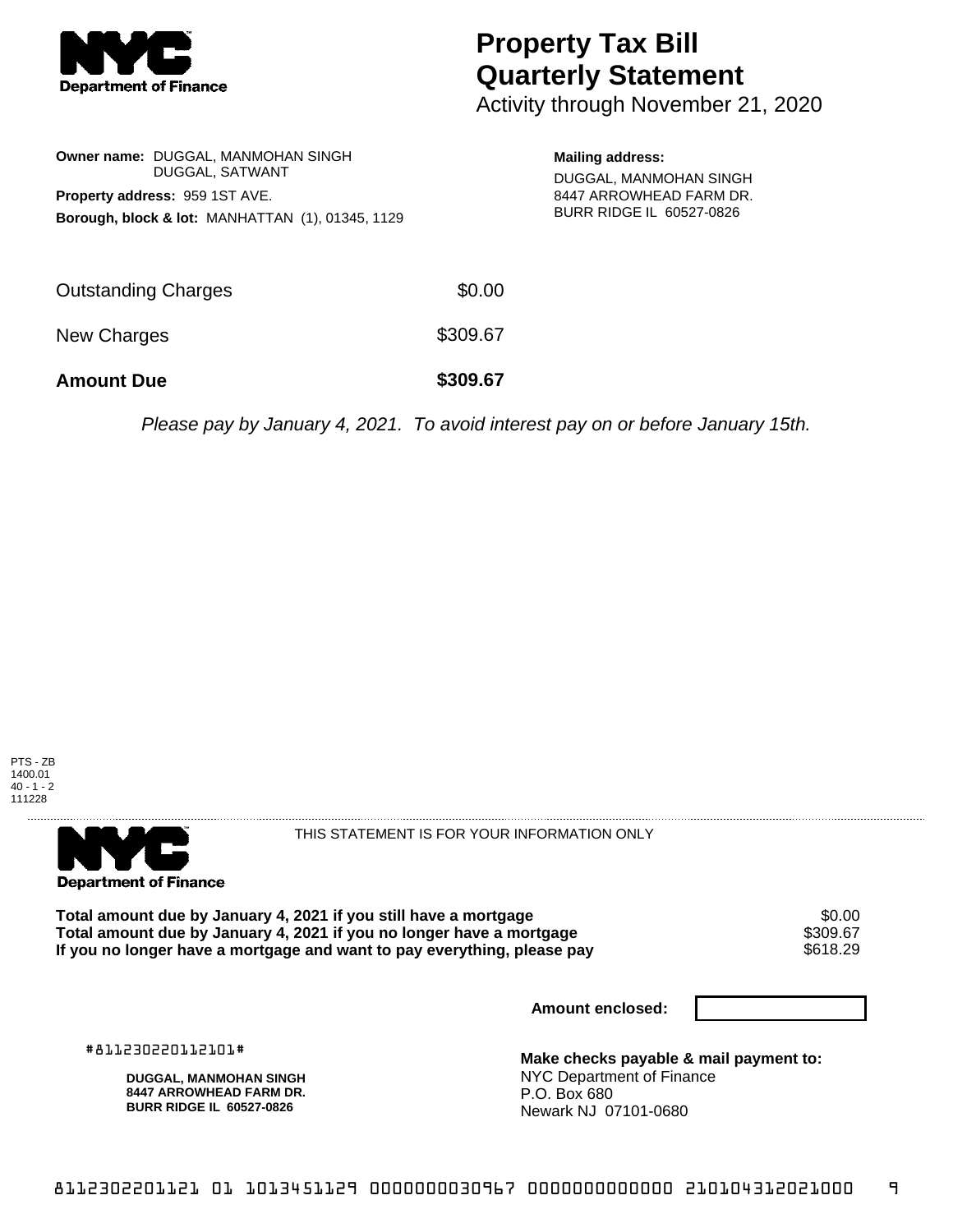

| <b>Billing Summary</b>                                                     | <b>Activity Date Due Date</b> | Amount       |
|----------------------------------------------------------------------------|-------------------------------|--------------|
| Outstanding charges including interest and payments                        |                               | \$0.00       |
| Finance-Property Tax                                                       | 01/01/2021                    | \$320.25     |
| Adopted Tax Rate                                                           |                               | $$-10.58$    |
| <b>Total amount due</b>                                                    |                               | \$309.67     |
| <b>Tax Year Charges Remaining</b>                                          | <b>Activity Date Due Date</b> | Amount       |
| Finance-Property Tax                                                       | 04/01/2021                    | \$320.25     |
| <b>Adopted Tax Rate</b>                                                    |                               | $$-10.58$    |
| Total tax year charges remaining                                           | \$309.67                      |              |
| If you pay everything you owe by January 4, 2021, you would save:          | \$1.05                        |              |
| How We Calculated Your Property Tax For July 1, 2020 Through June 30, 2021 |                               |              |
|                                                                            | Overall                       |              |
| Tax class 2 - Residential More Than 10 Units                               | <b>Tax Rate</b>               |              |
| Original tax rate billed                                                   | 12.4730%                      |              |
| New Tax rate                                                               | 12.2670%                      |              |
| <b>Estimated Market Value \$284,609</b>                                    |                               |              |
|                                                                            |                               | <b>Taxes</b> |
| <b>Billable Assessed Value</b>                                             | \$125,429                     |              |
| 421a                                                                       | $-115, 159.00$                |              |
| <b>Taxable Value</b>                                                       | \$10,270 x 12.2670%           |              |
| <b>Tax Before Abatements and STAR</b>                                      | \$1,259.84                    | \$1,259.84   |
| Annual property tax                                                        |                               | \$1,259.84   |
| Original property tax billed in June 2020                                  | \$1,281.00                    |              |
| <b>Change In Property Tax Bill Based On New Tax Rate</b>                   | $$-21.16$                     |              |

**NEW LAW:** To learn about Local Law 147, which requires residential buildings with three or more units to create a policy on smoking and share it with current and prospective tenants, visit www.nyc.gov/health/tobaccocontrol.

Please call 311 to speak to a representative to make a property tax payment by telephone.

## **Home banking payment instructions:**

- 1. **Log** into your bank or online bill pay website.
- 2. **Add** the new payee: NYC DOF Property Tax. Enter your account number, which is your boro, block and lot, as it appears here: 1-01345-1129 . You may also need to enter the address for the Department of Finance. The address is P.O. Box 680, Newark NJ 07101-0680.
- 3. **Schedule** your online payment using your checking or savings account.

## **Did Your Mailing Address Change?**

If so, please visit us at **nyc.gov/changemailingaddress** or call **311.**

When you provide a check as payment, you authorize us either to use information from your check to make a one-time electronic fund transfer from your account or to process the payment as a check transaction.